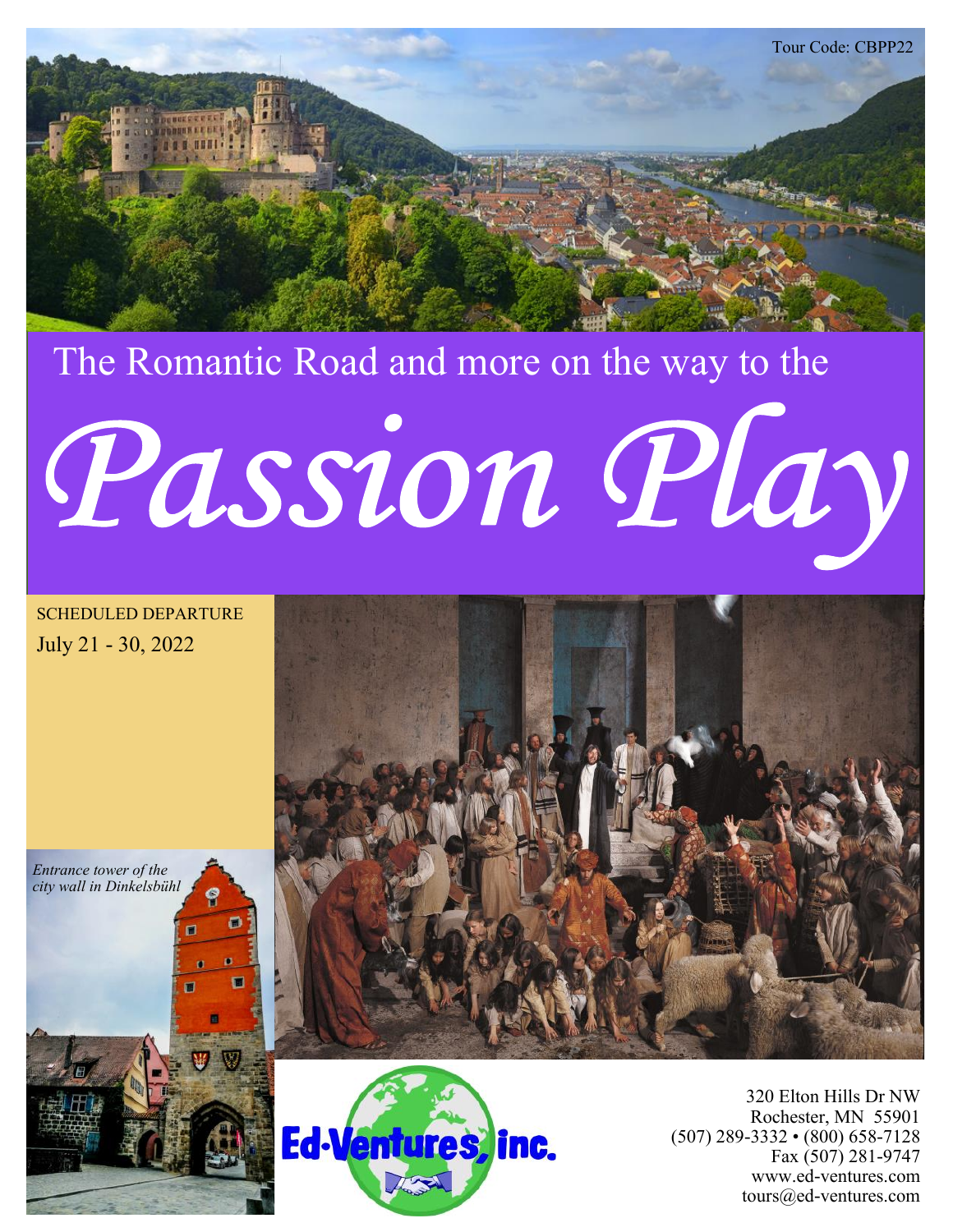

# **Day 1: Thursday, July 21, 2022 • Departure**

Our journey begins as we board our international flight bound for Frankfurt, Germany.

# **Day 2: Friday, July 22, 2022 • Heidelberg**

Upon arrival at the Frankfurt airport we meet our guide and driver and transfer to our hotel. *(Please try and arrive before 1:30 PM.)* We transfer to our hotel in Heidelberg where we check in and have time to relax prior to a welcome dinner this evening. **B, D**

# **Day 3: Saturday, July 23, 2022 • Heidelberg**

After a typical German breakfast, we begin our day at the Heidelberg Castle above the city where to see the Grosses Fass and hear the stories of the romantic young prince. Then we ride tram down to the city center where a local guide will join us for a walking tour of the Old Town and the famous Stone Bridge over the Neckar River. We have some have some free time to explore the Old Town on our own. Tonight, we enjoy dinner at a local winery complete with local music. **B, D**

# **Day 4: Sunday, July 24, 2022 • Rothenburg ob der Tauber**

We depart Heidelberg today for the city of Rothenburg ob der Tauber, the medieval, walled gem on the Romantic Road. A local guide joins us for a walking tour. We are transported back 500 years as we stroll past half-timbered buildings and through narrow, winding cobblestone streets. We see the clockwork, a simple drama depicting the wager between Mayor Nusch and the besieging General Tilly. This event,





involving the consumption of an enormous tankard of wine, spared the town from destruction during the Thirty Years War. The highlight of our tour is a stop at St. Jakob's Church to see the "Holy Blood Altar" created by Tillman Riemanscheider. Later we have free time to shop, walk the well-preserved ramparts, or climb the town hall tower for a commanding view of the city. Perhaps tonight you would like to join the night watchman on tour. Dinner is on our own tonight. **B**

# **Day 5: Monday, July 25, 2022 • Garmisch**

After breakfast we board our coach and drive the Romantic Road stopping to explore the medieval town of Dinkelsbühl or Nördlingen to southern Bavaria. We have time for lunch then continue south stopping for a visit at the spectacular Neuschwanstein Castle which Disney modelled Snow White's Castle after. We end the day in Garmisch our home for the next two nights. **B, D**

# **Day 6: Tuesday, July 26, 2022 • Garmisch**

This morning might be the *highlight* as an unforgettable experience awaits us. We see the roof of Germany as we ride the cable car up the Zugspitze, the highest point in Germany. For those who would like to hike down, you may do so. The rest of us will take the cable car back down. **B**

# **Day 7: Wednesday, July 27, 2022 • Oberammergau**

Today we head to Oberammergau. First, we stop at the Monastery of Ettal where we learn how the monks brewed beer and of course sample the beer and cheese. We also visit

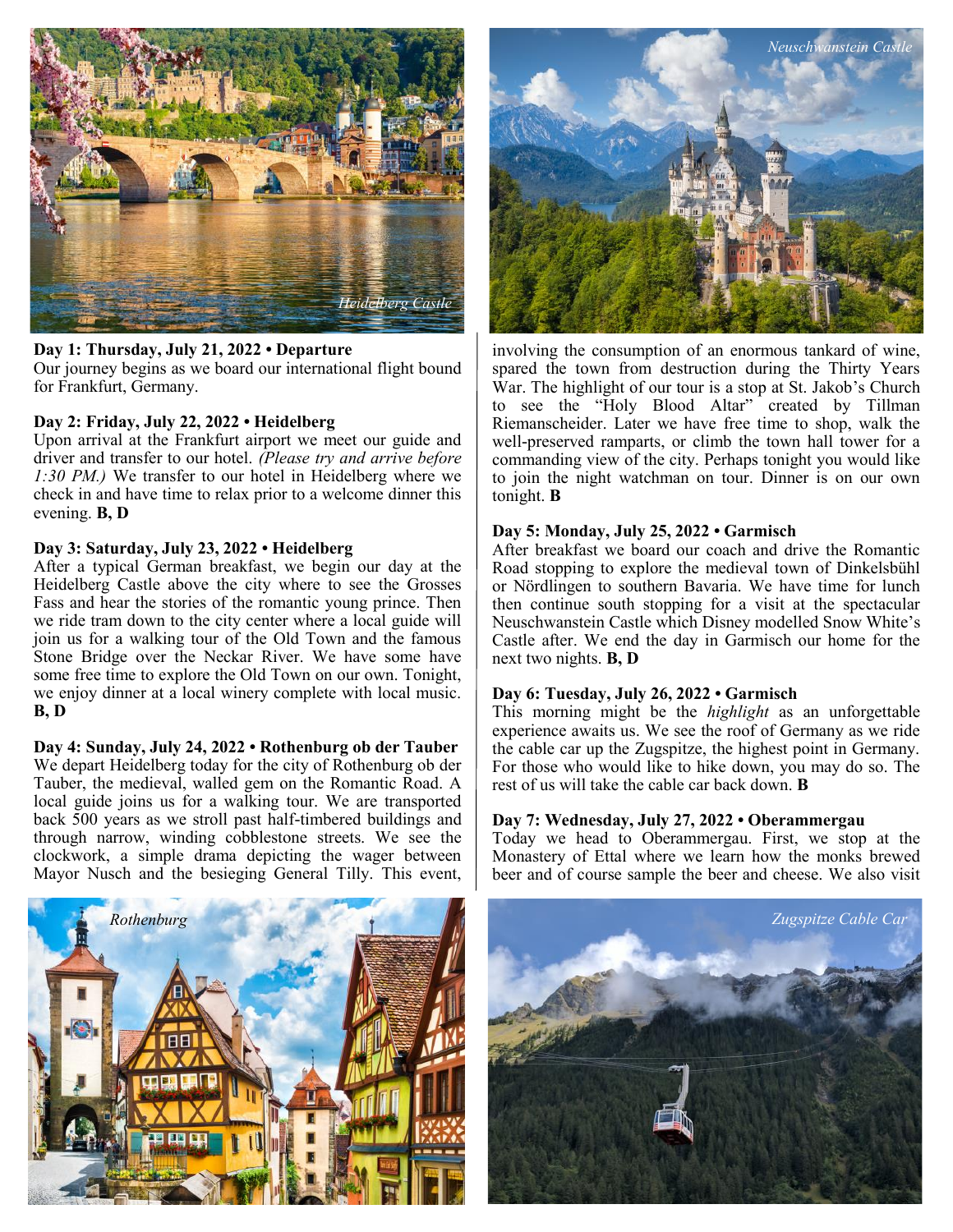**Tour Code: CBPP22**



Linderhof Castle, built by King Ludwig. Built in French Rococo style, Linderhof has a Moorish pavilion which can be visited during your one hour stay when join a guided tour of the interior of the castle. We have time to explore the grounds and see the grotto where Ludwig liked to listen to Wagner. Following a castle tour, we drive a short distance to Oberammergau. Once settled in our Oberammergau hotel, we'll have dinner together with free time in the evening! **B, D**

# **Day 8: Thursday, July 28, 2022 • Oberammergau**

Today is another highlight of the tour, the world-famous Passion Play. In the afternoon and evening we will be watching the performance of the play, with excellent, prereserved seats. **B, L, D**

# **Day 9: Friday, July 29, 2022 • Munich**

We depart for Munich today, the city of Gemühtlichkeit. A local guide acquaints us with the sights of Bavaria's funloving capital! We see the Olympic grounds, the Residenz Palace, the elegant Maximilian Strasse and more. We tour the BMW Museum and have the remainder of the day free for shopping or exploring more. Dinner tonight is complete with entertainment (singing & dancing), in a traditional beer hall! **B, D**

# **Day 10: Saturday, July 30, 2022 • Munich**

This morning we depart for the airport for our return flight home. **B Abbreviations for Meals**



# **TOUR COST: \$3,270\*** *per person Land Only*

\*Price is based on a minimum of 30 paying participants, double occupancy

# **Single supplement = \$885**

# **Your Tour Includes:**

- **Land Transportation** via private deluxe air-conditioned motor coach
- **Accommodations** (double occupancy) in moderate firstclass hotels
- **Meals per itinerary**
- Services of **Professional tour manager**
- Local step-on guides for city tours and major attractions
- **Admission** to all activities indicated in the itinerary except those listed as optional
- **Luggage handling** of one piece per person at hotels
- Luggage strap, luggage tags and trip journal
- **All taxes and tips** for provided services except as noted below

# **Your Tour Does Not Include:**

- **Roundtrip airfare** to Frankfurt, Germany and return from Munich, related taxes and fees
- Meals not indicated on itinerary
- **Beverages**, except with breakfast
- **End of tour gratuity** for tour manager and coach driver
- Covid19 Testing
- Items of a personal nature such as passport fees. (Passport must be valid for 6 months beyond return date.)
- **Optional insurance** for health, baggage and cancellation.  *(This insurance is available and offered by Ed-Ventures.)*

# **Payment Schedule:**

**Non-refundable deposit with registration: \$500 per person Non-refundable 2nd Deposit by Dec. 3, 2021: Final payment due 120 days prior to departure.**

Invoices will be sent out prior to final payment. Passengers may add after this date subject to air and land availability. Generally airlines do not increase the price of a ticket after it has been contracted. However, prior to the issuance of a ticket, airlines may (and regularly do) impose fuel, tax, or security surcharges. In the event a surcharge is imposed after Ed-Ventures has received a final payment, Ed-Ventures will send an additional invoice for the surcharge amount. Early registration is encouraged. A credit of \$150 will be applied to the final billing for those passengers who rolled over their deposits from the 2020 tour.

# **Currency:**

Currency exchange rates fluctuate constantly. In the event of a significant drop in the value of the dollar, we reserve the right to add a currency surcharge to the price of the tour.

# **Refund/Cancellation Policy:**

All cancellations must be in writing. The date of postmark will determine the amount of refund due. Refunds are based on the number of days prior to departure date. The initial deposit is non-refundable. From the time of 2nd deposit to 121 days before departure a \$100 administrative fee plus lost airfare deposits and any unrecoverable deposits to ground suppliers will be assessed. From 120-31 days, a \$300 cancellation penalty plus lost airfare deposits and any unrecoverable deposits to ground suppliers will be assessed. Airline tickets once purchased are nonrefundable. Anyone canceling less than 30 days prior to departure will receive no refund.

*Purchase of health, baggage, and trip cancellation/ interruption insurance is strongly recommended.*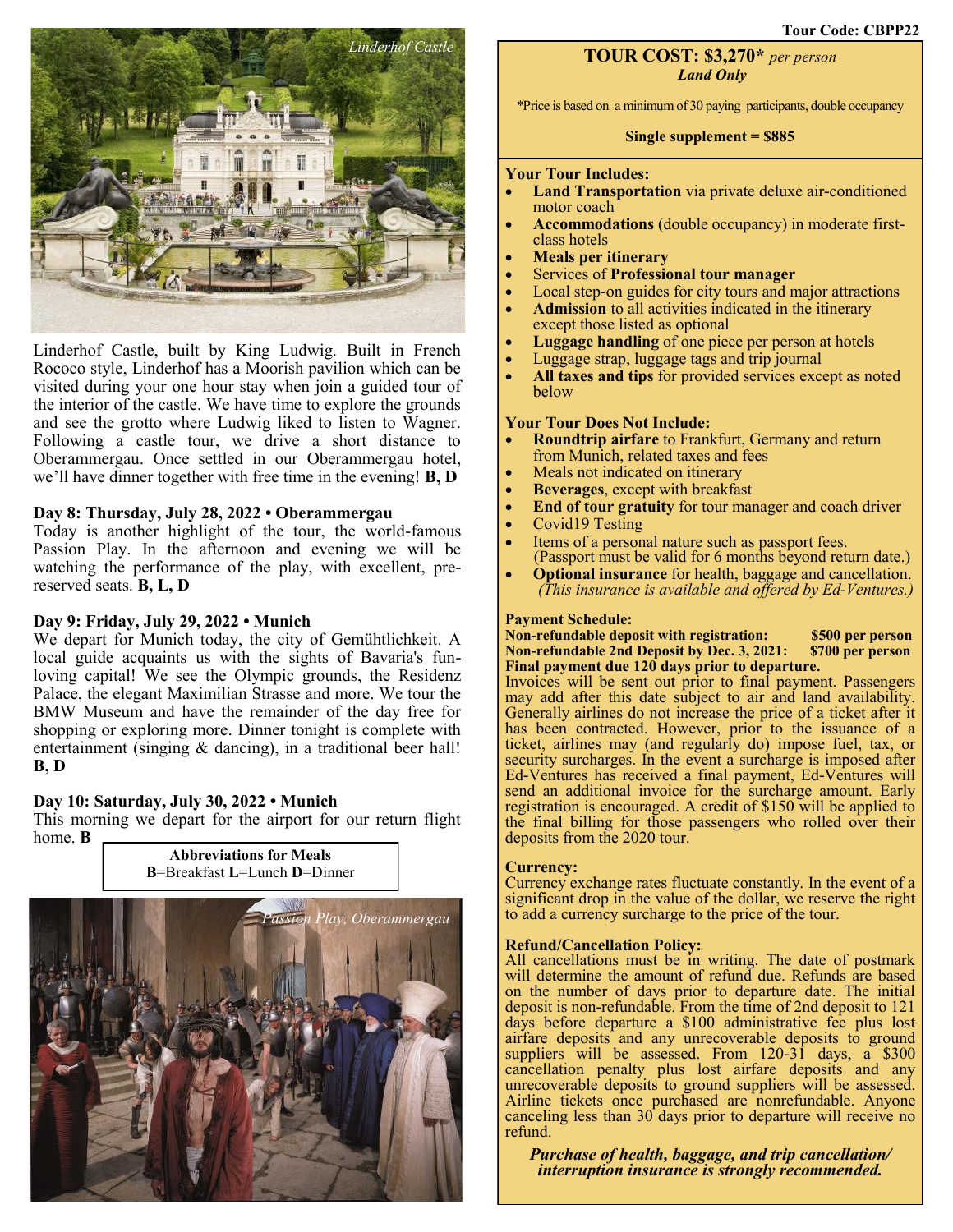# **Terms and Conditions**

We reserve the right to cancel this trip due to lack of subscription. In the event of cancellation of the trip in its entirety, a full refund of all deposits will be made to passengers enrolled at the time of cancellation. Tour price is based on the value of the dollar and the cost of airfare and is subject to change without notice. Extensions are usually available, but must be requested when booking the tour. Any changes in airfare booking may result in a processing fee. It may be possible, that due to unforeseen events, conditions, or changes in airline schedules, the land portion of the trip may be extended or shortened. Any savings realized by such occurrences will be refunded, however any extra expenses incurred must be borne by the client. Trip cancellation insurance is available. This low-cost protection can save you money if you are forced to cancel or alter your trip for a medical reason only. You will be mailed trip cancellation insurance information with the brochure or upon receipt of your deposit.

**Responsibility:** Ed-Ventures, Inc., their officers and employees, tour hosts, or any other persons or vendors connected with the tour shall not under any circumstances accept liability, provide refunds or pay compensation where the performance of our contractual obligations is prevented or affected, or you otherwise suffer any loss, injury, death, inconvenience or damage as a result of circumstances amounting to "force majeure". This means any event or circumstances which we or our suppliers of the services in question could not foresee or avoid. Such events and circumstances may include, acts of God, actual or threatened, war, insurrection, riots, strikes, civil action, decisions by governments or governing authority, technical or maintenance problems with transport, changes of schedules or operational decisions of air/transport carriers, terrorist activity or the threat thereof, industrial action, natural or nuclear activity, epidemic, pandemic, illness, physical injury, quarantine, medical or customs or immigration regulation, delay, or cancellation, adverse weather conditions, fire and all similar events outside our control.

Due to COVID-19, we reserve the right to adjust the tour in order to follow the guidelines and policies set by the CDC and the local governments.

The airline(s) concerned are not held responsible for any act, omission, or event during the time passengers are not on their planes or conveyances. The passenger's contract in use by the airlines concerned, when issued, shall constitute the sole contract between the airlines and the purchaser of this tour and/or passenger. Any and/or all transportation companies herein mentioned shall not have nor incur any responsibility to any traveler aside from their liability as common carriers. Air and land costs are subject to change without notice. **Air transportation is via special, non refundable airfare. Any additional airfare assessments made by the airlines for any changes whatsoever shall be the responsibility of the client.** Other rules may also apply. Services of any A.R.C. or I.A.T.A. carrier may be used in conjunction with this tour. If there is a change in air prices and/or currency exchange rates, we reserve the right to adjust prices.

I grant Ed-Ventures, Inc and its agents the right to take photographs and videos of me during the tour and any meetings related to the tour before or after the tour. I authorize Ed-Ventures Inc, its assigns and transferees to copyright, use, and publish in print and/or electronically.

I agree that Ed-Ventures may use such photographs or videos of me with or without my name for any lawful purpose, including publicity, illustration, advertising, and Web content.